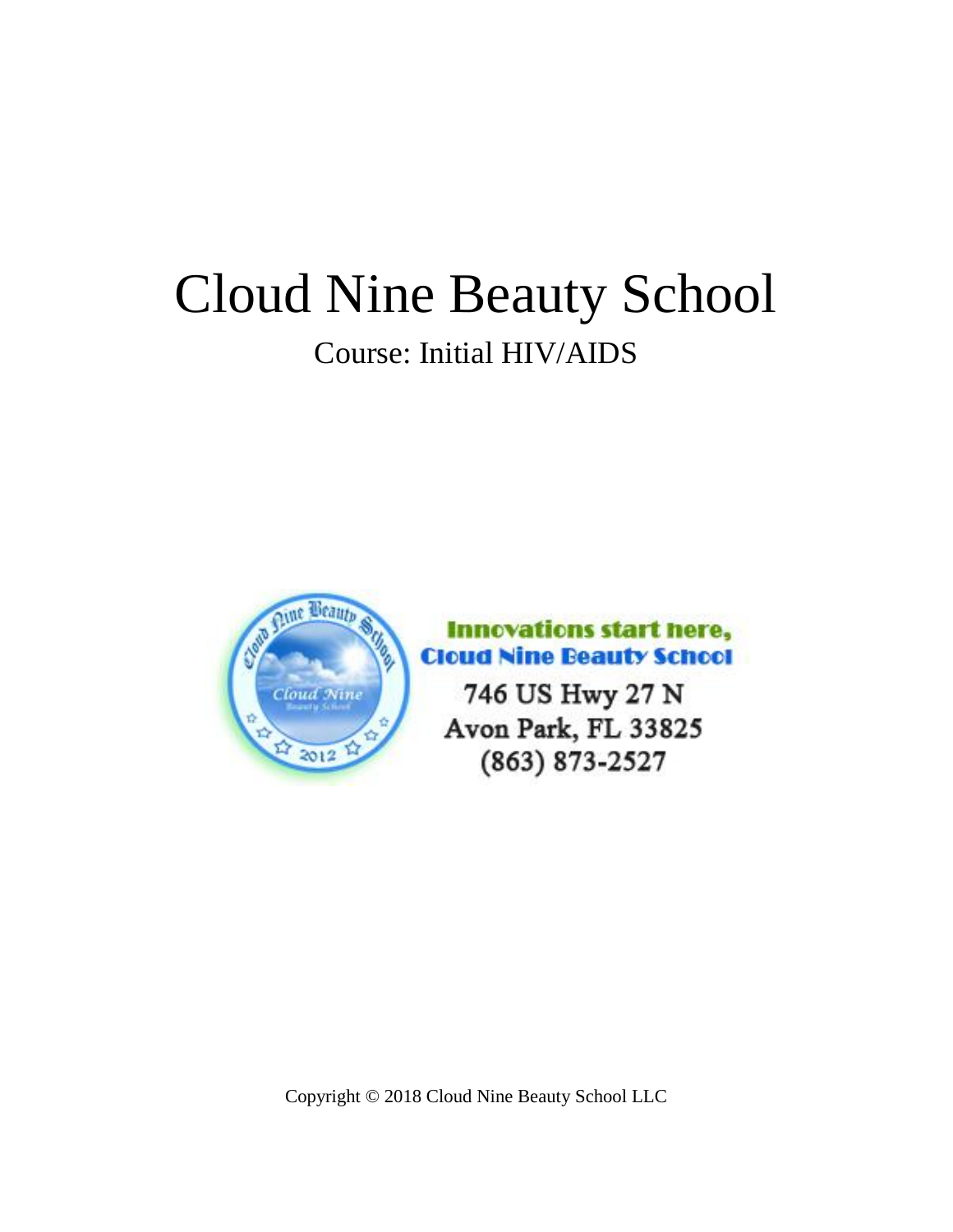Dear Students,

Thank You for choosing Cloud Nine Beauty School Continue Education services to complete your license requirements.

Our program is designed with you in mind. We offer online testing services and secure payment options through Paypal because it is our top priority that your information is safe and secure when using our services.

We strive to keep our course material up-to-date and easy to understand. If you have any questions about course materials please feel free to contact us for further explanation and clarification.

Thank You,

Tung Nguyen, RDH, BS Cloud Nine Beauty School, Director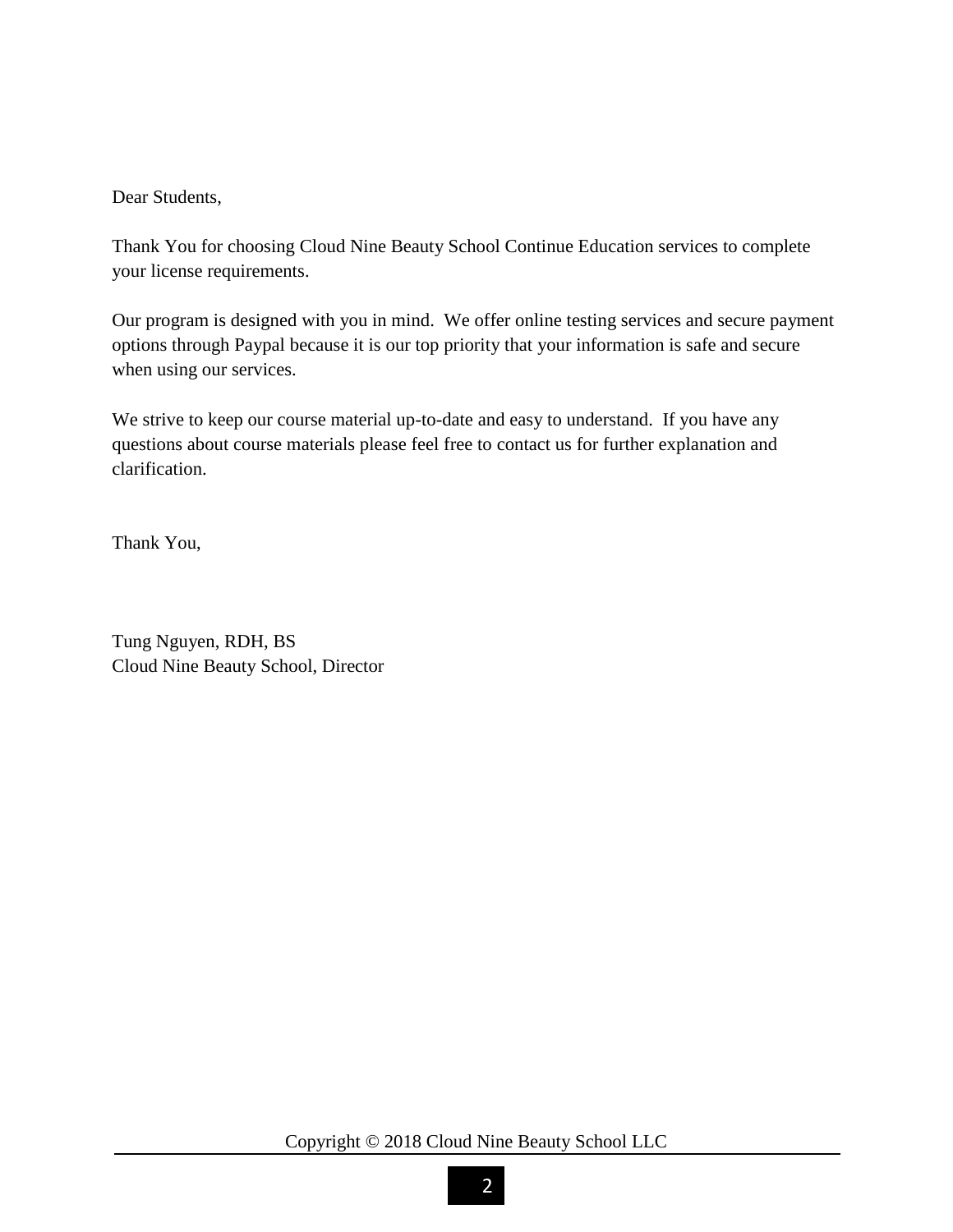## **Table of Contents**

\*Cloud Nine Beauty School is an approved provider of the Initial HIV/AIDS course regulated by The Department of Business and Professional (DBPR) in accordance with Rule 61.G5-18.011. The DBPR can be reach at (850)487-1395 or on the web a[t www.myfloridalicense.com.](http://www.myfloridalicense.com/)

\*\*©2017. All rights reserved. The material presented in this book is not a substitute for any specific professional services. Cloud Nine Beauty School is not responsible for any misuse of the information provided in this study material.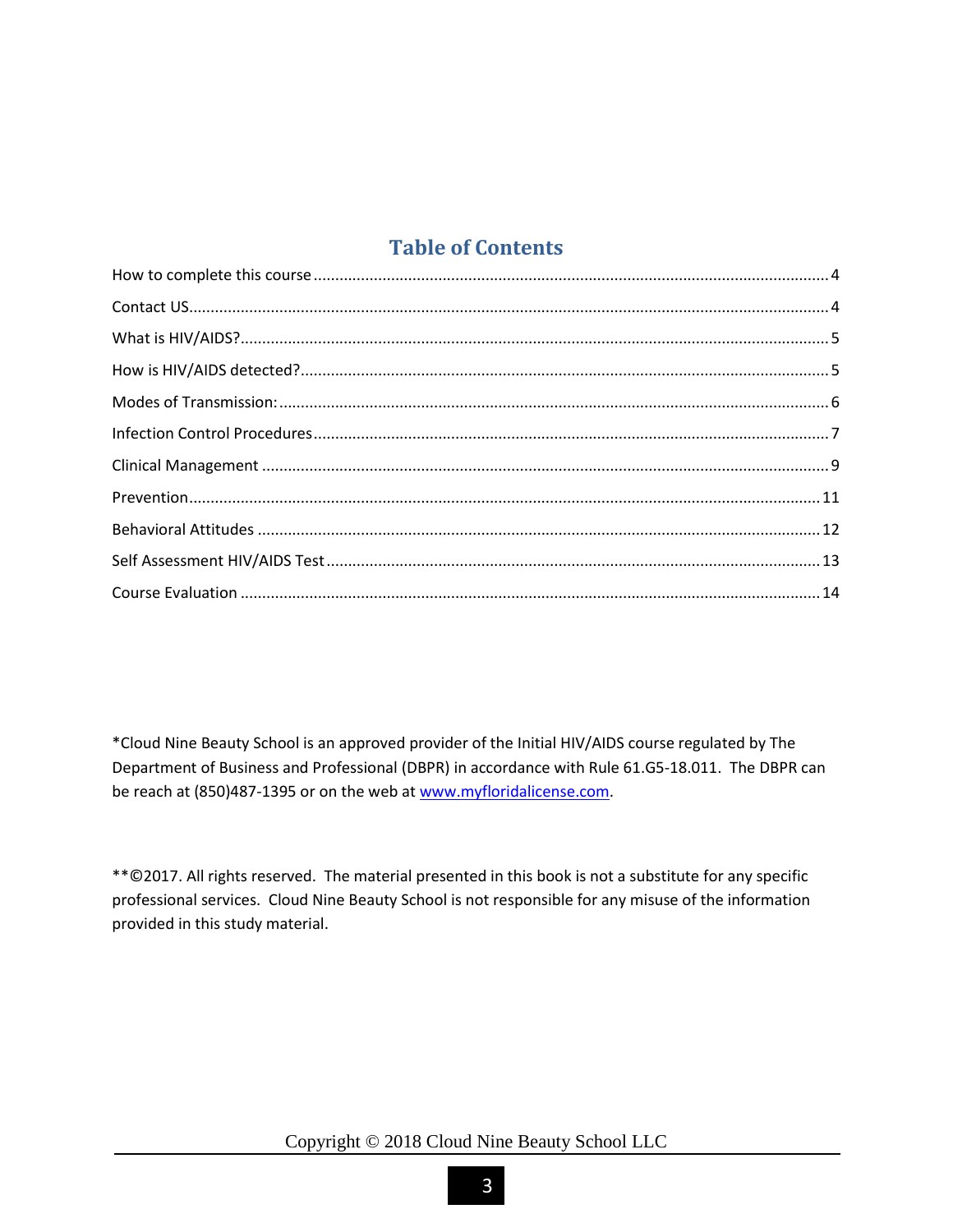## <span id="page-3-0"></span>**How to complete this course**

Option 1: Internet Option (Fastest)

- 1. Read and study this course materials
- 2. Complete the Self-assessment HIV/AIDS test with your name, address and email on our website [\(http://www.cnbsce.com/hiv\)](http://www.cnbsce.com/hiv).
- 3. If you score higher than 75%, you will be allowed to complete the payment using Paypal Secure payment option on the website
- 4. A Certificate of Completion will be sent to your email and will also be available to download once payment is received.
- 5. Optional: Complete the online Course Evaluation

#### Option 2: Mail-in Option

- 1. Read and study this course materials (available at http://www.cnbsce.com/hiv)
- 2. Print and Complete the Self-assessment HIV/AIDS test (pg.13)
- 3. Include a check or money order payment of \$15 payable to Cloud Nine Beauty School
- 4. Mail both items to :

Cloud Nine Beauty School 746 US Hwy 27 N Avon Park, FL 33825

- 5. If you scored a passing grade (75% or higher); The Certificate of Completion will be mail out to you within 15-20 business days.
- 6. If you score less than 75%; your answers will be returned with a failed grade.
	- a. Fees are nonrefundable with mail-in option.
	- b. Resubmission of answers is acceptable with another payment of \$15.
- 7. Optional: Print and Complete Course Evaluation (pg.14) and mail in along with other items.

#### <span id="page-3-1"></span>**Contact US**

**Home Office:** Cloud Nine Beauty School 746 US Hwy 27 N Avon Park, FL 33825 (863) 873-2527 (school) **[http://www.cloudninebeautyschool.com](http://www.cloudninebeautyschool.com/)**

**Technical Support:** 10-7PM (Mon- Fri) Phone: (352)356-8610 Email: [tungitek863@gmail.com](mailto:tungitek863@gmail.com)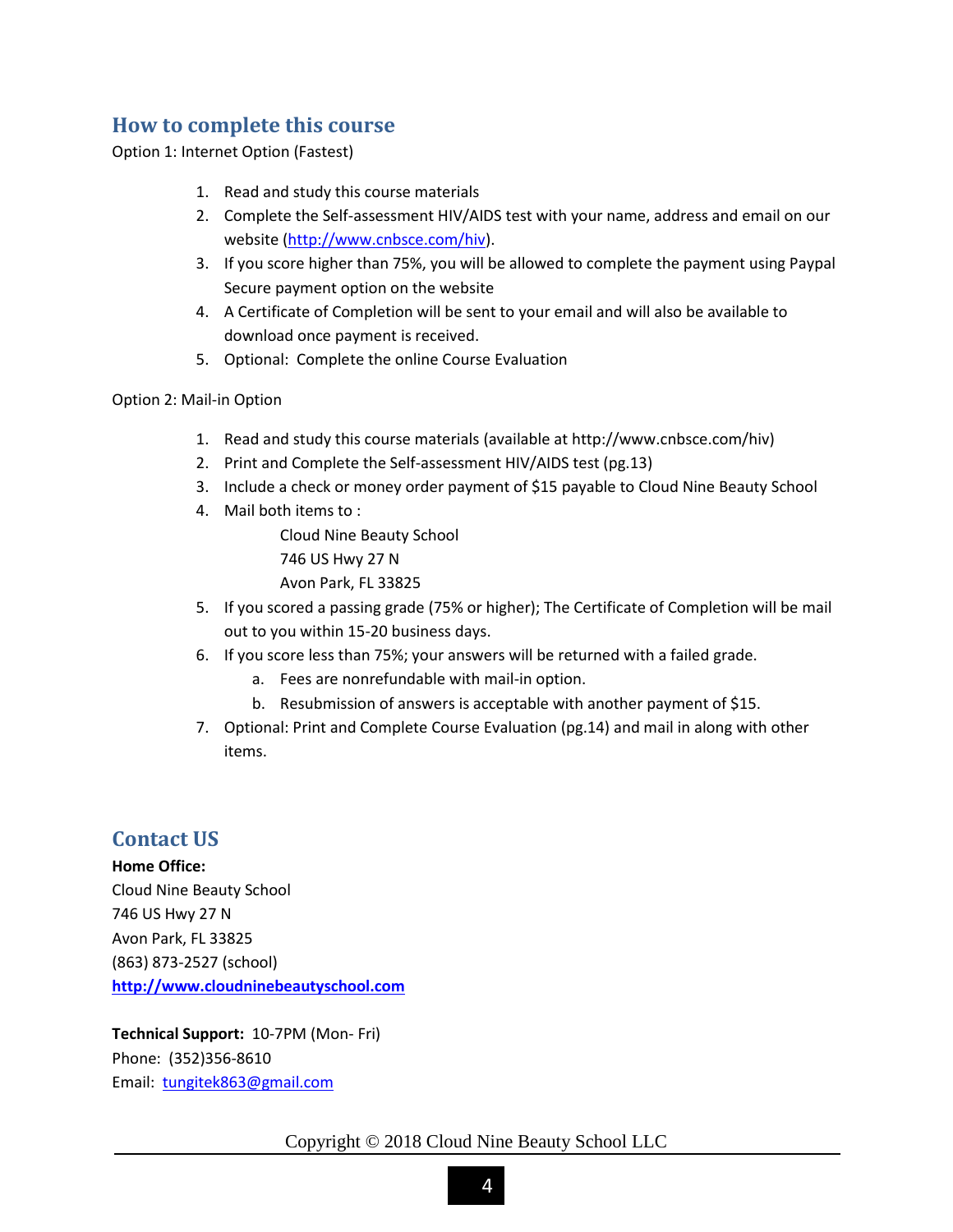#### <span id="page-4-0"></span>**What is HIV/AIDS?**

The Human Immunodeficiency Virus (HIV) is the virus that if infected can cause any individual to be HIV-positive and even more severely Acquired Immune Deficiency Syndrome (AIDS). These specialized retroviruses are labeled by scientists as Human Immunodeficiency Virus and their main target is the human body's immune cells. There are many types of immune cells in the body however HIV targets the White Blood Cells (WBC). HIV enters the WBC and causes it to malfunction. Since they are unable to perform their main job, of fighting infections, they will decrease in volume by the body's process of elimination. When a test is performed, on a patient, to determine if he or she has HIV or AIDS, the decreased number of WBC is of great significance. This process is referred to as a blood count. It can be said that the WBC count, in a human body, can be related to whether the person may be HIV positive or AIDS. There are several lab procedures used to test for HIV/AIDS, should a person exhibit common symptoms of the disease. The first case, of what is now known as AIDS, was reported in the United States in June of 1981. The virus had since widely spread throughout the country without a cure.

## <span id="page-4-1"></span>**How is HIV/AIDS detected?**

There are two main tests that are used to determine if a person is infected with HIV. They are called ELISA (Enzyme-Linked Immunosorbent Assay) and Western Blot Assay tests. Usually ELISA is performed first and Western Blot Assay is used to confirm the result of ELISA. Tests are more accurate, if administered, 6 months after the initial infection. An infected person can have a false-negative test result, if tested before the incubation period. A false negative means the test shows the patient is not infected, but the test could be wrong because it is too early to be detected. It takes 2-6months before the virus is detectable and shows traces in the body.

A Complete Blood Count (CBC) test for the amount of WBC known as T-Lymphocytes or CD4+ can measure the risk of the opportunistic infections and the strength of the immune system. This complex medical lab procedure produces a count of CD4+ cells, expressed in number of cells per cubic millimeter of blood. It is important to know that a CD4+ count in a normal healthy human is 500-1000. A CD4+ cell count that ranges between 200-500 may indicate a person is infected with HIV. The CD4+ cell count that is less than 200 may indicate a person could be infected with AIDS.

ELISA is a test develops to detect the antibody level in a patient to determine the presence of the virus. If the first ELISA test is positive, another ELISA test is to be performed. After two positive ELISA tests; the Western Blot Assay test is to be performed as a confirmation. We all know there are natural antibodies in humans that will develop and fight off any malicious or malfunctioning cells to keep the body healthy. These antibodies are then stored inside the body for future reoccurrences. ELISA and Western Blot Assay take advantage of this natural behavior to detect the HIV.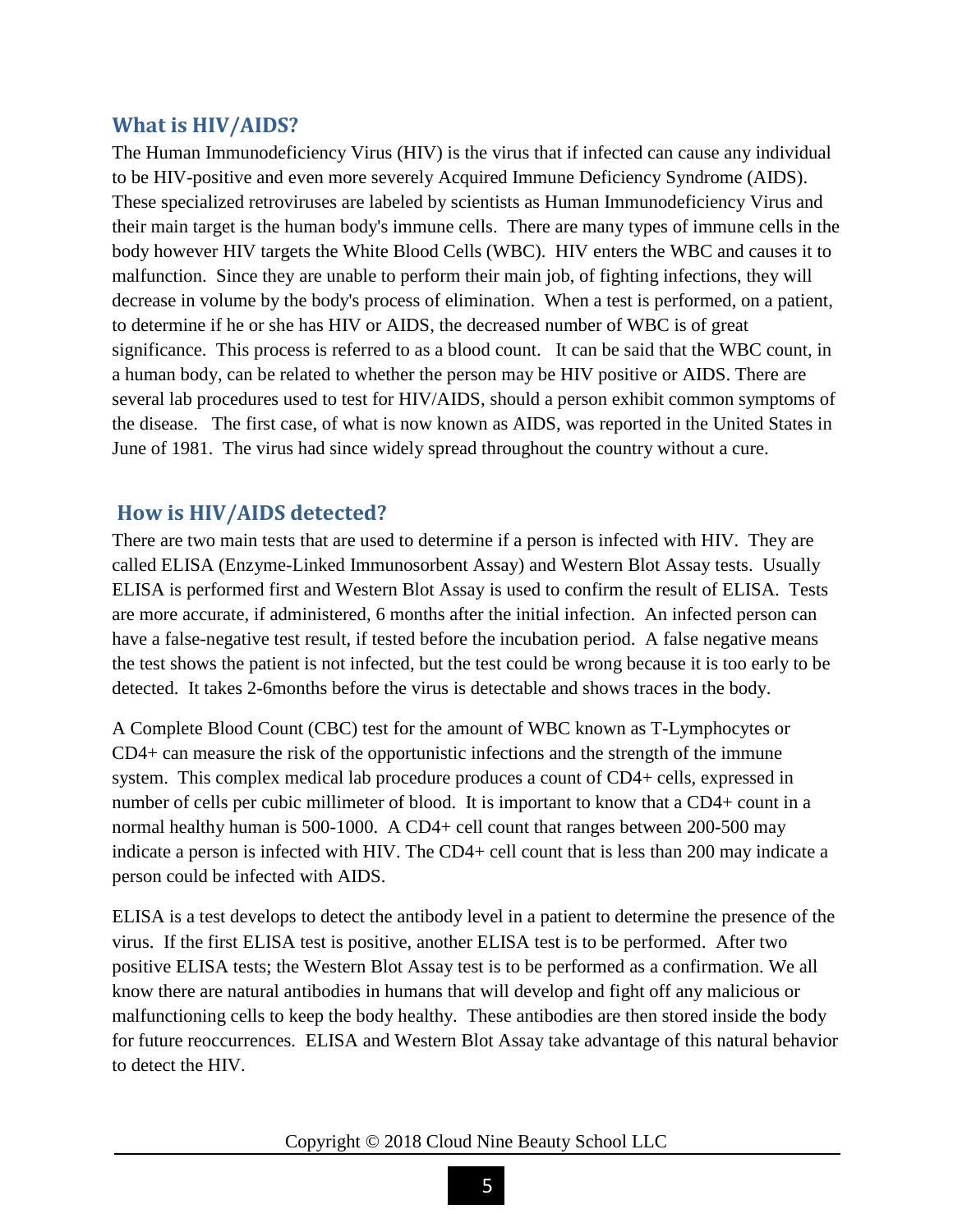In ELISA, patient blood is diluted and applied to HIV antigens. An antigen is an agent that triggers the particular antibody to turn on and start working. If there is any antibody in the patient's blood that attached itself to the HIV antigen, this is a positive indication of infection. Furthermore, an enzyme is added to the process to produce a color change visible to the human eye. The catalysis of the enzyme gives out the result of the test. The test gives result in numbers.

In Western Blot Assay, viral proteins are separated and immobilized beforehand. The proteins are then separated and an electric current is applied through them. Different proteins depend on the sizes will pass through at different velocity. Base on that scientist can selectively select a sample and continue the process much like of ELISA to detect the HIV. As a result, Western Blot Assay is more specific than ELISA and takes more time to perform because of its complexity.

Additionally, if a person having positive results for both ELISA and Western Blot Assay, they are usually accompanied by common symptoms associated with HIV/AIDS to be declared as HIV-positive or AIDS.

Some of the common symptoms that an HIV/AIDS patient display are,

- Diarrhea that lasts for more than a week
- Dry cough
- Memory loss, depression and neurological disorders
- Pneumonia
- Profound, unexplained fatigue
- Rapid weight loss
- Recurring fever or profuse night sweats
- Red, brown, pink or purplish blotches on or under the skin or inside the mouth, nose or eyelids
- Swollen lymph glands in the armpits, groin or neck
- White spots or unusual blemishes on the tongue, in the mouth, or in the throat

It is important to know that only a certified physician with adequate test results and evident can diagnose a patient as having HIV/AIDS. According to the U.S. Preventive Services Task Force doing this will prevent the chance of false-positive as low as 1 in 250,000 cases.

## <span id="page-5-0"></span>**Modes of Transmission:**

HIV remains in specific body fluids. These fluids are blood, semen, vaginal secretions and breast milk<sup>1</sup>. They are involved in many different functions of the body therefore HIV is also found in tissues and organs. The biggest organ in the body is the skin. The skin is lined with networks of veins and arteries that can carry infected blood cells. Our exterior body skin is typically thicker containing three layers; the epidermis, dermis and subcutaneous tissue. Our interior body is lined by a specialized skin called mucous membrane. Mucous membranes are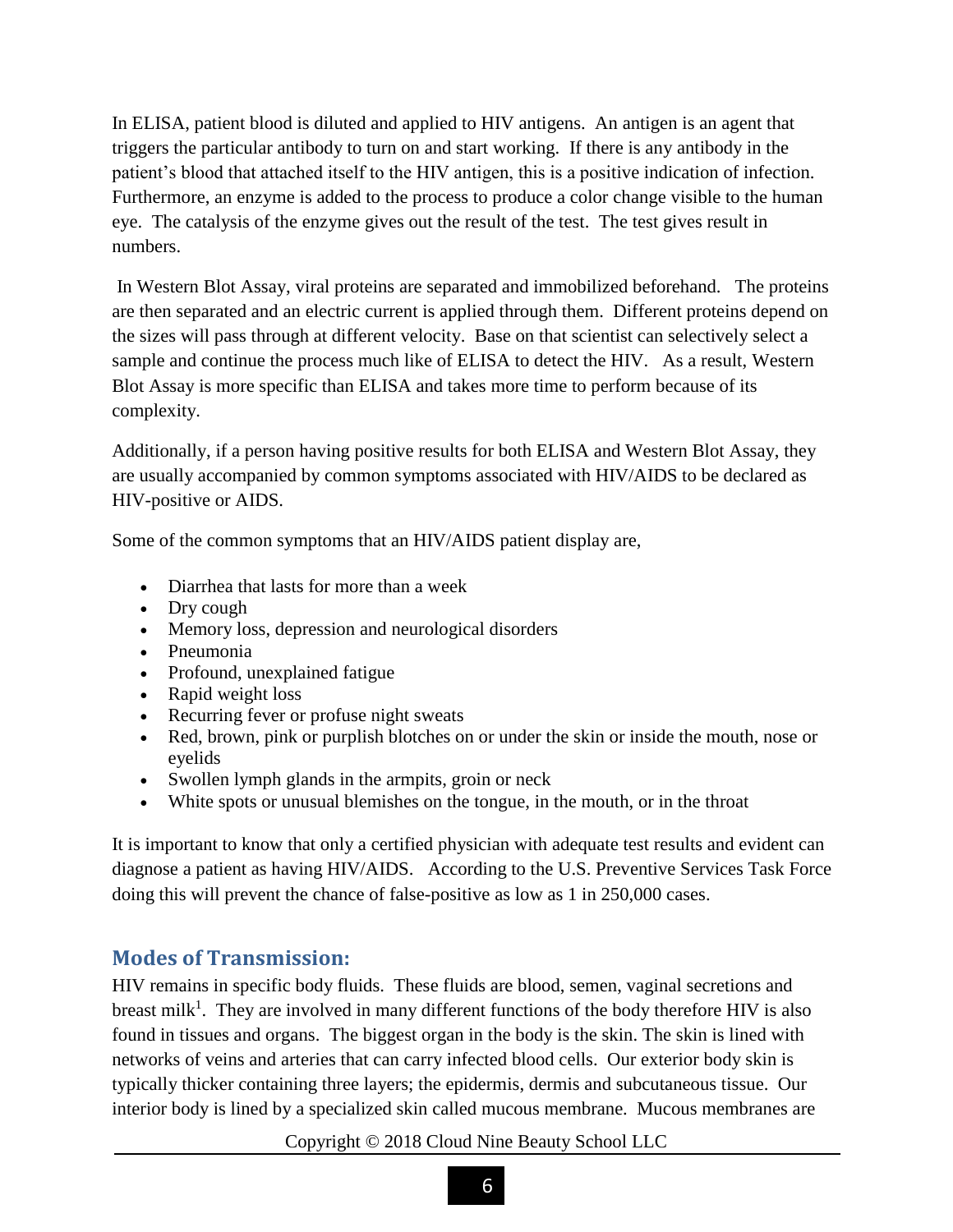thinner and are easier to rupture and bleed. Some examples are the oral cavity, anus and vaginal walls. It is important to understand these differences because the majority of the HIV transmission deals with the rupture and penetration of the skin. To be infected with HIV, the specific fluids mentioned above containing blood must come in direct contact with an infected person. The most common mode of transmission is direct contact as sexual contact and sharing of needles. Sexual behaviors, anal and vaginal, that resulted in bleeding presents an opportunity for the infected fluid in the HIV positive person to enter the HIV negative partner. Sharing needles with an HIV positive person can also introduce the virus to the non-infected person because the virus is so microscopic that it may remains on the tip of the needle. Therefore it is important for salons that provide body piercings or tattoos services to use sterile and one time use needles.

It is less common for HIV to be transmitted through oral sex or for an HIV-infected woman to pass the virus to her baby before or during childbirth. It is also less common to pass through breastfeeding or by pre-chewing food for her infant. In the United States, it is possible to acquire HIV through exposure during transfusions, should the blood be infected, through infected blood products, or organ transplantation, though this risk is extremely remote due to rigorous testing of the U.S. blood supply and donated organs.<sup>1</sup> There is also no scientific evidence that French kissing (mouth to mouth) transmits HIV/AIDS.

#### <span id="page-6-0"></span>**Infection Control Procedures**

Since there is no cure for HIV/AIDS at this time it is important to know how to control the infections. To prevent infections, the Center for Disease Control (CDC) recommends safer techniques and keep personal hygiene. Sharps and used needles should be disposed of in a separately designated container. This will prevent accidental sticks. Healthcare providers should wear protective barriers such as gloves, eyes and face protection.

If an exposure occurred, the following steps should be perform immediately:

Wash needle sticks and cuts with soap and water

Flush splashes to the nose, mouth or skin with water

Irrigate eyes with clean water, saline, or sterile irrigation products.

There is no scientific evidence shows that using antiseptics or squeezing the wound will reduce the risk of transmission of a blood borne pathogen. Using a caustic agent such as bleach is not recommended by the CDC. Exposure to blood borne pathogens should be reported to the appropriate department such as occupational health or infection control so they may further recommend post exposure treatments.

Copyright © 2018 Cloud Nine Beauty School LLC

7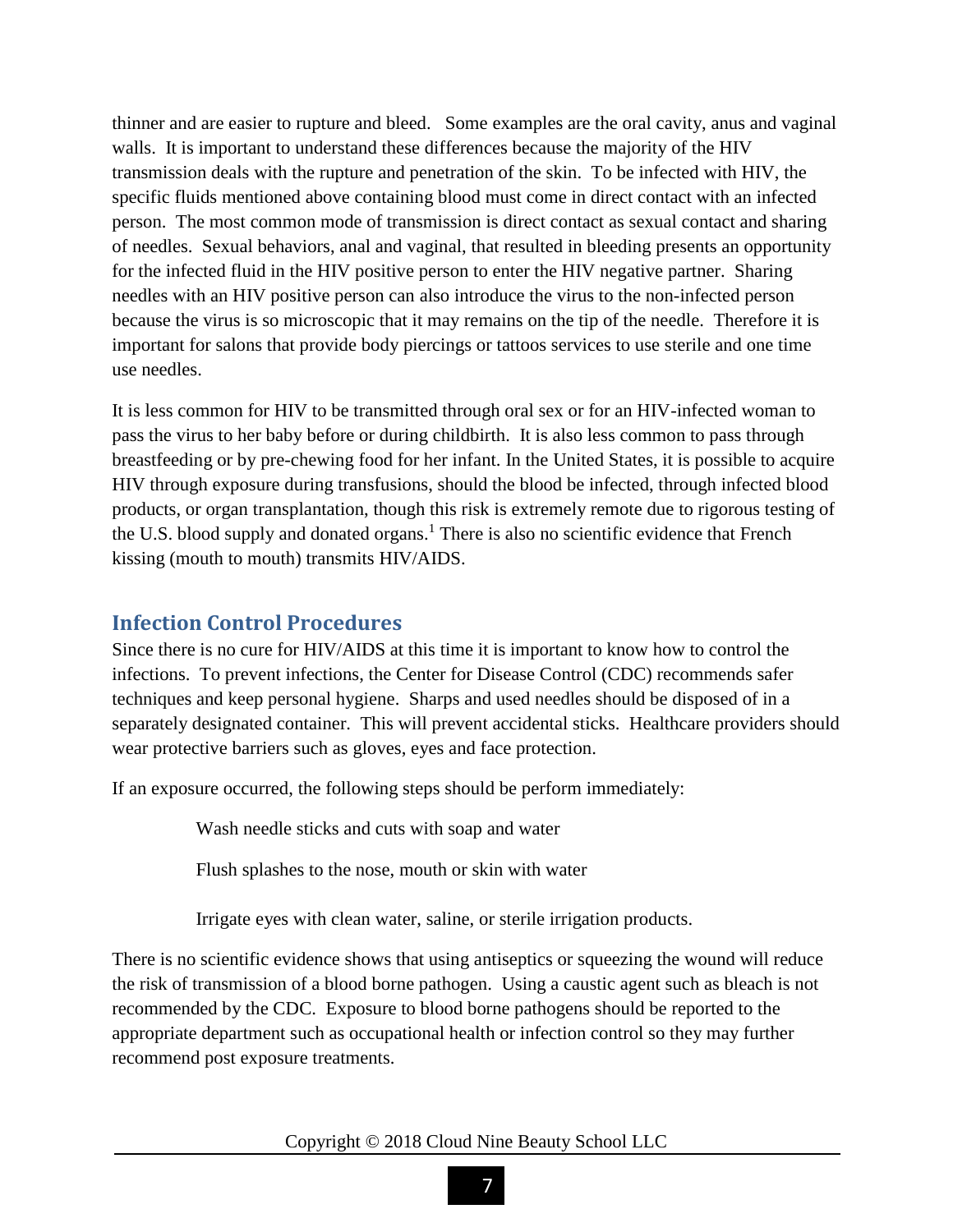Post exposure treatments for HIV infections consist of a 4-week course of a combination of either two or three antiretroviral drugs. It is a drug that stops or suppresses the activity of retroviruses. The antiretroviral drugs may have different side effects. The physician decides which medications are prescribed. This is done on a case-by-case basis.

For controlling infections, as a result of sexual behavior, the CDC recommends; either abstinence from sexual activity or to be in a long-term mutual monogamous relationship with an uninfected partner. However, sometime an infected person may be unaware of their infections because HIV can be asymptomatic or unrecognized for a long time. In this case latex condoms are recommended. When used consistently and correctly, latex condoms are highly effective in preventing the sexual transmission of HIV and other sexual transmitted diseases. Latex condoms are lab tested to demonstrate an essential impermeable barrier to particles the size of the STD pathogens.

Some of the latest collected statistics of HIV/AIDS in the United States are below, and is good information to know for infection control purposes:

- More than 1.1 million people in the United States are living with HIV infection, and almost 1 in 6 (15.8%) are unaware of their infection.<sup>7</sup>
- G[a](http://www.aids.gov/hiv-aids-basics/hiv-aids-101/statistics/#foota)y, bisexual, and other men who have sex with men (MSM<sup>a</sup>), particularly young black/African American MSM, are most seriously affected by HIV.<sup>7</sup>
- By race, blacks/African Americans face the most severe burden of  $HIV.<sup>7</sup>$

#### **Figure1: Estimated New HIV Infections in the United States, 2010, for the Most Affected Subpopulations**



Subpopulations representing 2% or less of the overall US epidemic are not reflected in this chart.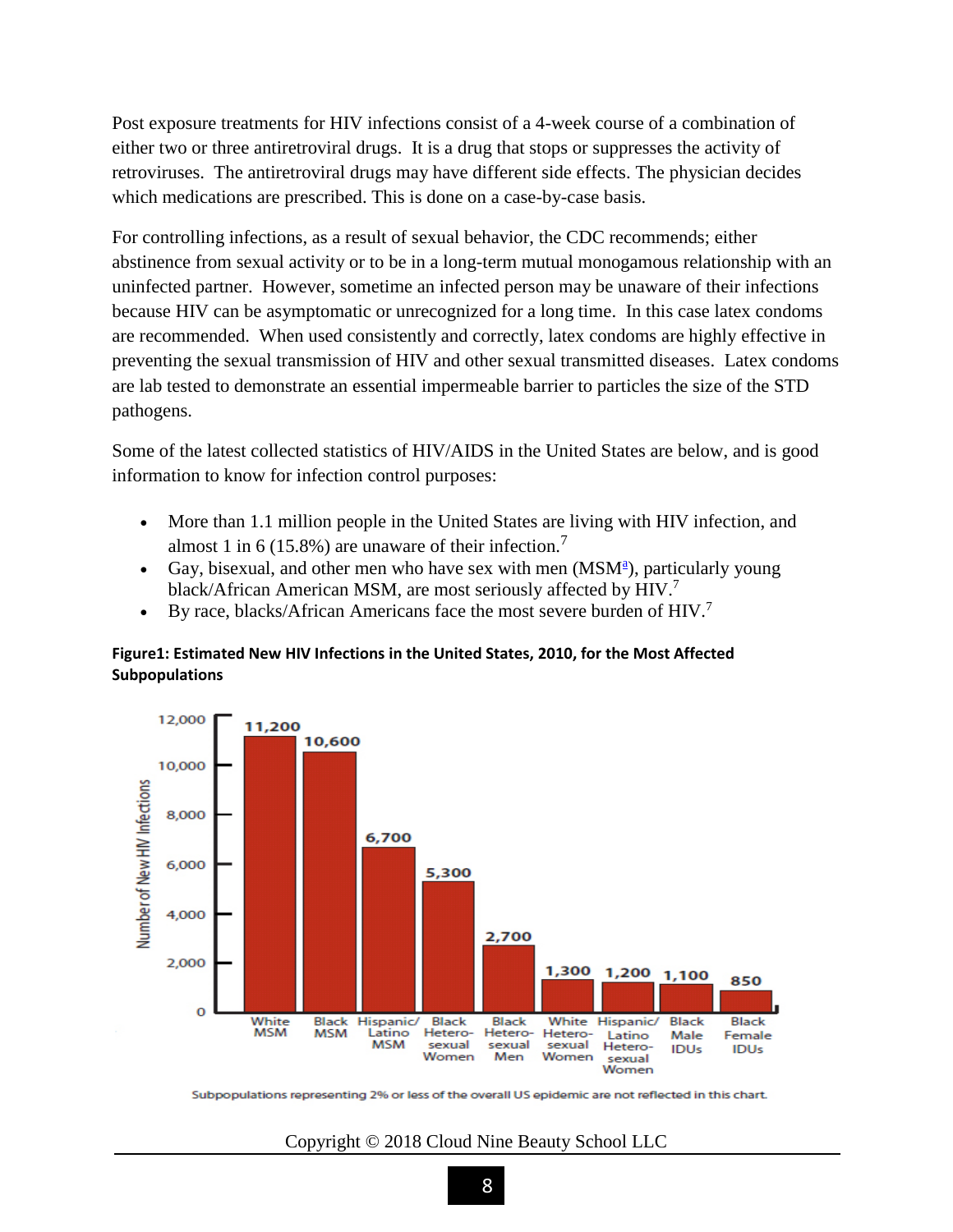

**Figure2:HIV/AIDS Demographic Distribution in the United States, 2010.**

## <span id="page-8-0"></span>**Clinical Management**

In the cosmetology industry, it is important to control the infections by taking precautions. The best known method is called Universal Precaution. Universal precaution refers to avoiding contact with the client's bodily fluids at all time. Any instruments that had contacted blood must be clean, disinfect, sterile and stored properly before using it on the next client. This not only protects the client but the technician performing the work. Technicians often cut themselves while performing a cosmetology service. Universal precautions will also prevent the infection of common communicable bacteria and viruses within blood as well. Some examples are hepatitis B, hepatitis C, Tuberculosis and hemorrhagic fevers are severe diseases that can be prevented with universal precautions.

HIV does not survive well outside the human body therefore proper clinical management will prevent the spread of the virus. When a customer or technician is cut, the technician should stop and carefully put aside the instruments that created the cut. For proper infection control, immediately tend to the cut. If excessive bleeding occurs the technician must control it by using a cotton ball and applying pressure to the cut area. Gloves must be worn while tending to any wound. If an antiseptic solution is used, droplets should be applied to the cut, avoiding direct contact of the bottle or applicator to the wound. Doing this will not contaminate the antiseptic solution. After bleeding is controlled, apply any first aid needed and determine if it is safe to continue service.

When continuing a service it is important to use a clean set of instruments, may it be the cutting shears or nail clippers. For this reason many hair stylists and nail technicians have several sets of instruments to use while waiting for the dirty or contaminated ones to be properly sterilized.

#### Copyright © 2018 Cloud Nine Beauty School LLC

9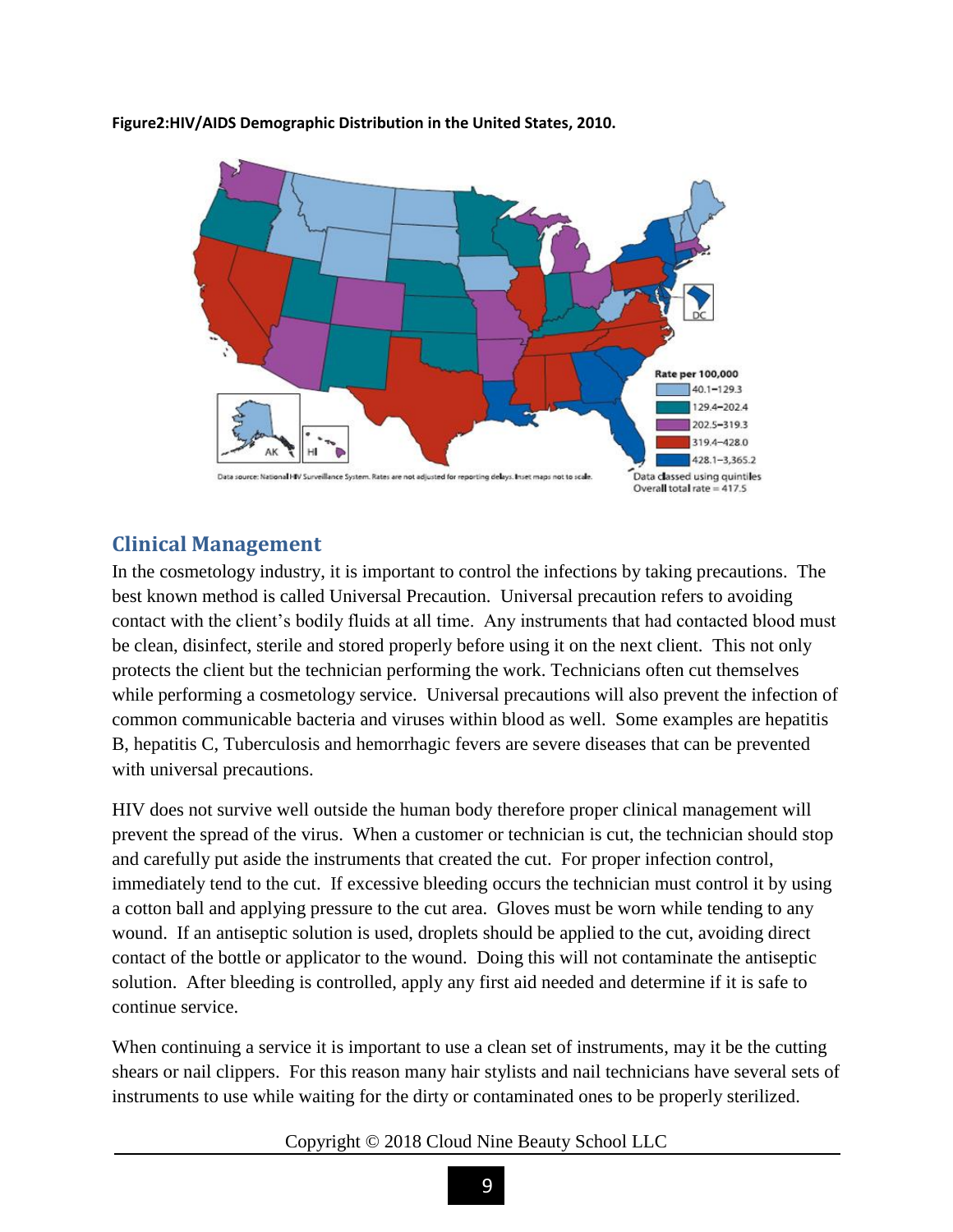Common services with high chance of exposing blood in salon environment are:

- Shaving with sharp razors
- Eyebrow and body waxing that disrupts hair follicles
- Facials with any extractions of papule or blackheads
- Manicure and Pedicure involving ingrown toe-nails and cuticle trimming
- Construction of Acrylic or Artificial Nails with sharp files and metal drill bits

The proper ways to disinfect instruments in a salon include:

- 1. Wash instruments with warm soap water
- 2. Rinse well and carefully put instruments in wet sanitizer with diluted hospital grade disinfecting solution (ex. Barbicide plus)
- 3. Allow adequate time to soak recommended by manufacture of disinfectant
- 4. Remove instruments and rinse with water
- 5. Dry instruments completely to prevent rust
- 6. Store the instruments in a sterile pouch or box
- 7. Place in clean cabinet or UV sterilizer

A separate sharp container should be reserved for all sharps in salons separate from the garbage disposal. Nail polish bottles often drop down from the polish rack and shatter producing small sharps. These sharps, used needles and other broken glasses have the capability to puncture skin and cause bleeding. The bleeding again is a route of transmission for HIV. Therefore, making sure all sharps are picked up and the floor is properly sweep or vacuumed is a very important clinical management step. Many Full-Serviced salons give a client temporary sandals after a pedicure. These sandals are typically made from Styrofoam and can be punctured easily if sharps are still on the floor. In short, isolating sharps from other garbage materials is the best way to prevent any accidental stick.

Knowing when to turn away infected clients, wanting services, is another clinical management tool for safety reasons. Often clients want to get services done without realizing how their health issues would affect the technicians and other clients. Some example of services that should not be rendered are:

- Pedicures for client who has open wound on the heels or legs
- Manicures on client with easy to rupture blisters or exudates on cuticles
- Chemical Hair services with sores or cuts on scalp
- Waxing services on sun-burned skins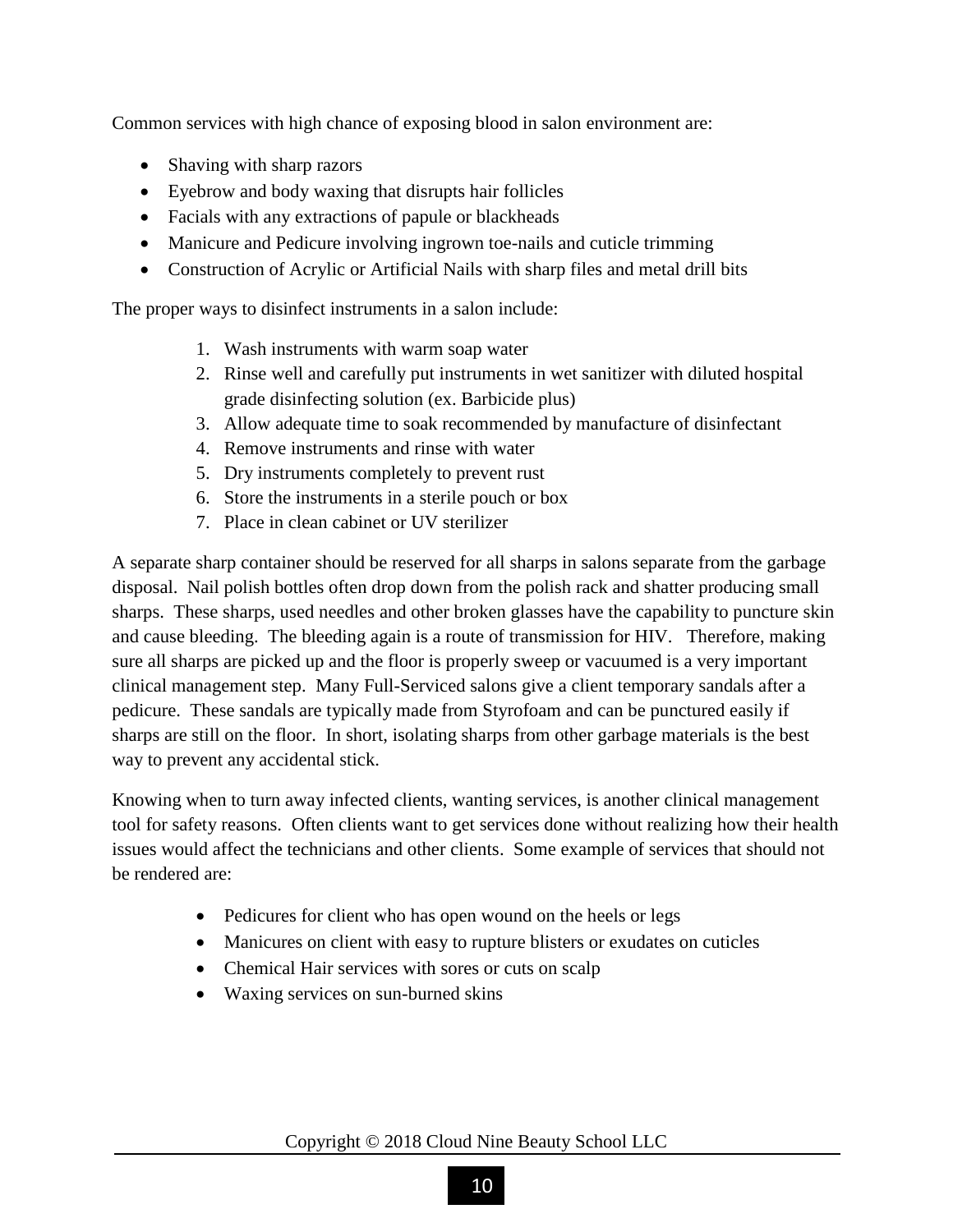## <span id="page-10-0"></span>**Prevention**

To prevent any spread of HIV it is important to have good hygiene in the salon and follow universal precautions. Any instruments that fell on the floor needs to be cleaned and disinfected before use it on the next customer.

The most effective method to sterile instruments is to use an autoclave machine. An autoclave machine uses heat and water vapor to kill all communicable agents such as fungi, bacteria and viruses. Autoclaves commonly use steam heated to  $121-134$  °C (250–273 °F). Most salons do not have an autoclave machine due to the high cost of the machine; therefore most have opted to use cold sterilization. Cold sterilizing uses hospital grade solution to sterilize instruments. The instruments are soaked in the solutions based on manufacture's guideline on the required amount of time as to be effective. With adequate time in cold a sterilization solution, instruments are then rinsed and dried to be stored safely for their next use.

The nail technician often use a sharp metal drill bit to produce acrylic nails, these often create cuts on customer cuticles if handle improperly. Every time a cut occurs past the epidermis layer of the skin and bleeding is visible; the drill bits need to be sterilize before reuse. The cuticle nipper, nail clipper and files are no different. In many salons, files and buffers are kept separately for each customer in a box container. This is a good infection control method with regard to transmitting diseases between two different customers. However, they must be cleaned and disinfected before being put away. Thinking differently there are pros and cons to every situation. One of the drawbacks of doing this is space to keep the boxes. In addition, the customer may not come back regularly, or at all, causing the files and buffers to sit idle for an extend periods of time. When these items are idled for an extended period of time, mold and fungus can potentially grow creating more trouble than intended.

#### How can HIV/AIDS patient live so long?

The virus is within the DNA of the cell therefore it is hard to develop a drug that would identify and kill the virus. The only way to prolong a HIV/AIDS patient's life is to slow down the development of the virus and treat the common symptoms. The anti-retroviral drugs are prescribed to delay production of HIV in immune cells. If the virus doesn't grow fast, this will prolong the life of an individual that has HIV/AIDS. As of today, there are 31 antiretroviral drugs (ARVs) approved by the Food and Drug Administration to treat HIV infection. These treatments do not cure people of HIV or AIDS. Rather, they suppress the virus, even to undetectable levels, but they do not completely eliminate HIV from the body. By suppressing the amount of virus in the body, people infected with HIV can now live longer and healthier lives. However, they can still transmit the virus and must continuously take antiretroviral drugs in order to maintain their health quality.<sup>5</sup>

With low count of CD4+, HIV/AIDS patient are susceptible to infections therefore many doctors prescribe antibiotics for their patients. There are many types of antibiotics available and doctors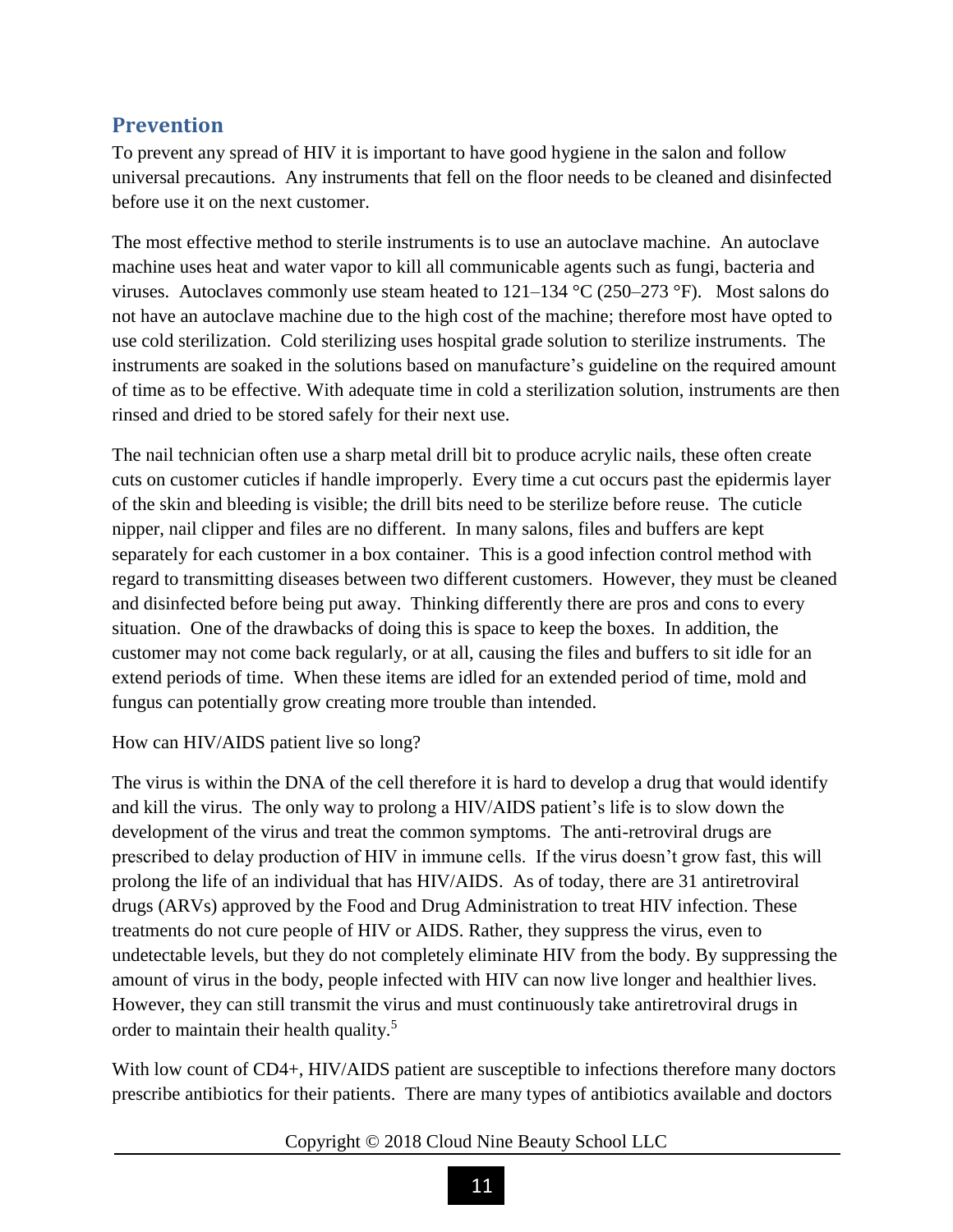will prescribe different kinds to avoid the body developing an antibiotic resistance. Antibiotic resistance refers to the capacity of many bacteria to become resistant to a particular antibiotic so that it is no longer effective against these bacteria. It is known that the increasing use of antibiotics when they really are not needed has contributed to this problem and has led to the evolution of many bacterial strains to no longer respond to treatment with common antibiotics.<sup>4</sup>

Nutrition play an important role in an HIV/AIDS positive patient's life. It is recommended that HIV/AIDS positive patient consult with a nutritionist to determine what types of food to consume. Eating right and having enough vitamins and nutrients in the body will help HIV positive patients add many years to their life.

## <span id="page-11-0"></span>**Behavioral Attitudes**

HIV/AIDS is a serious disease. However, it is chronic and can be intervened with due to advances made in medical technology. It is not any more serious than cancer or any other deadly disease, therefore, we should not have a negative attitude toward a client or patient infected with it. Consider people with Stage IV cancer that have few weeks to live in comparison with HIV/AIDS patient who can live up to 20 years plus without any symptoms. Most people's point of view towards a cancer patient is sympathetic while with an adult HIV/AIDS patient is looked on in a disgraceful manner. Perhaps the general thinking is that the HIV/AIDS patient is promiscuous or an IV drug user, and they contracted this terrible disease because of their life style. Although, this may be true in some cases, it is not necessarily correct in all cases and is a false assumption. We now know that HIV/AIDS can be transmitted in many ways. There is no HIV/AIDS positive individual who intentionally wanted to be infected. Therefore, they should be treated in the same way as any client that comes into the salon for a service.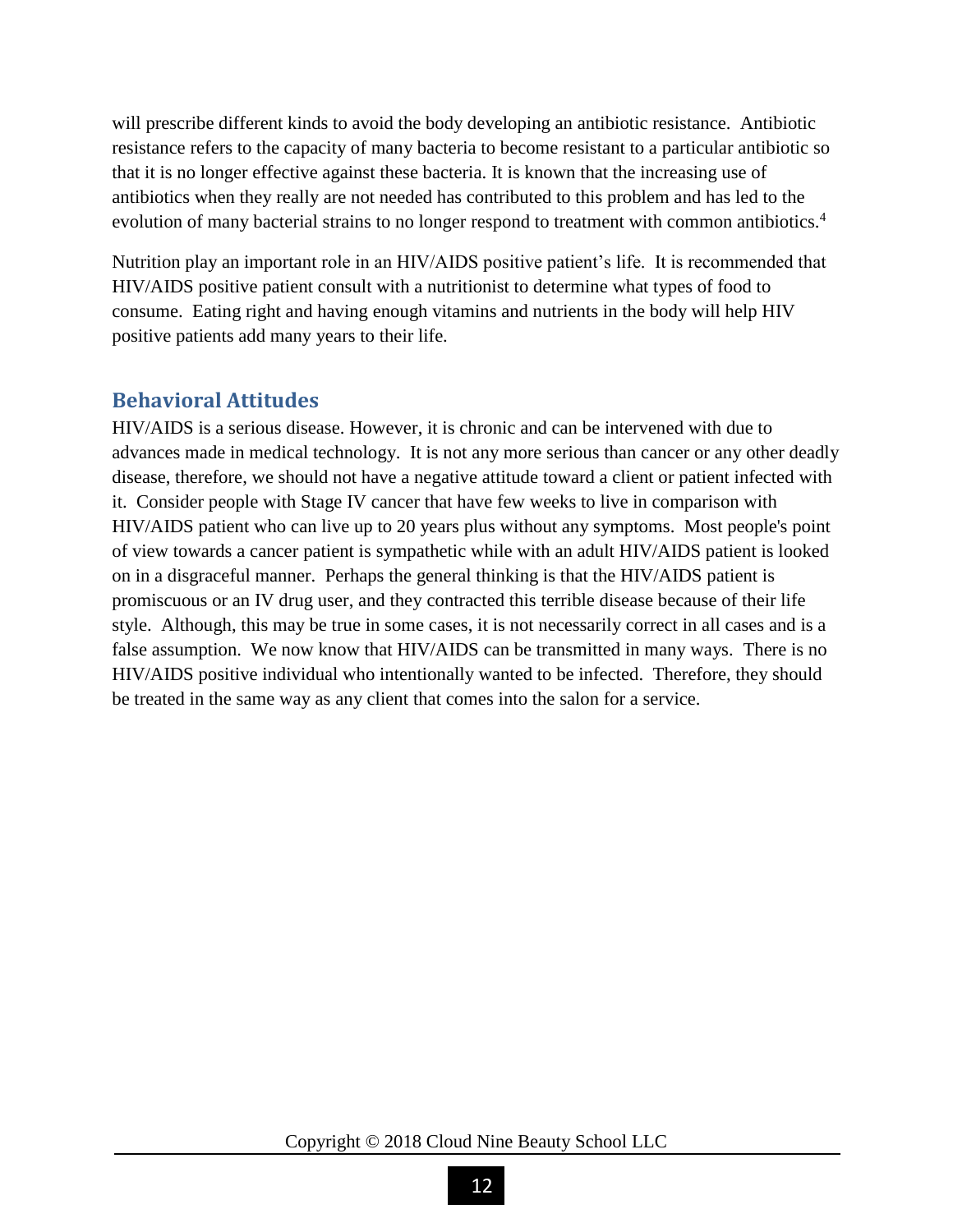# **Self Assessment HIV/AIDS Test**

<span id="page-12-0"></span>

|                                                                          | 1) HIV is a virus that can integrate its DNA into a White Blood Cell and cause it to<br>malfunction.                                  |                                                                         |                 |  |  |
|--------------------------------------------------------------------------|---------------------------------------------------------------------------------------------------------------------------------------|-------------------------------------------------------------------------|-----------------|--|--|
|                                                                          |                                                                                                                                       | A.True                                                                  | <b>B.</b> False |  |  |
|                                                                          | 2) HIV can leads to AIDS without medical intervention.                                                                                |                                                                         |                 |  |  |
|                                                                          |                                                                                                                                       | A.True                                                                  | B. False        |  |  |
|                                                                          | 3) ELISA and Western Blot are two types of tests used for HIV/AIDS testing.                                                           |                                                                         |                 |  |  |
|                                                                          |                                                                                                                                       | A.True                                                                  | <b>B.</b> False |  |  |
|                                                                          | 4) Person infected with HIV may not show symptoms up to 20 years.                                                                     |                                                                         |                 |  |  |
|                                                                          |                                                                                                                                       | A.True                                                                  | <b>B.</b> False |  |  |
|                                                                          | 5) It is very common to transmit HIV from mother to child during birth and organ<br>transplant.                                       |                                                                         |                 |  |  |
|                                                                          |                                                                                                                                       | A.True                                                                  | <b>B.</b> False |  |  |
|                                                                          | 6) A person is suggested of having AIDS if displayed common symptoms<br>accompany with a less than 200 White Blood Cell (CD4+) count. |                                                                         |                 |  |  |
|                                                                          |                                                                                                                                       | A.True                                                                  | <b>B.</b> False |  |  |
|                                                                          | 7) The most common mode of transmission in HIV/AIDS is sharing of needles and<br>sexual contacts.                                     |                                                                         |                 |  |  |
|                                                                          |                                                                                                                                       | A.True                                                                  | <b>B.</b> False |  |  |
|                                                                          | 8) Prevention of HIV/AIDS includes taking Universal Precautions and always wears<br>protective gloves when handling blood.            |                                                                         |                 |  |  |
|                                                                          |                                                                                                                                       | A.True                                                                  | <b>B.</b> False |  |  |
|                                                                          | transmitting diseases (STD).                                                                                                          | 9) Wearing latex condoms are proven to reduce HIV/AIDS and other sexual |                 |  |  |
|                                                                          |                                                                                                                                       | A.True                                                                  | <b>B.</b> False |  |  |
| 10) French Kissing (mouth to mouth) can cause a transmitting of HIV/AIDS |                                                                                                                                       |                                                                         |                 |  |  |
|                                                                          |                                                                                                                                       | A.True                                                                  | <b>B.</b> False |  |  |
|                                                                          |                                                                                                                                       |                                                                         |                 |  |  |

#### Copyright © 2018 Cloud Nine Beauty School LLC

13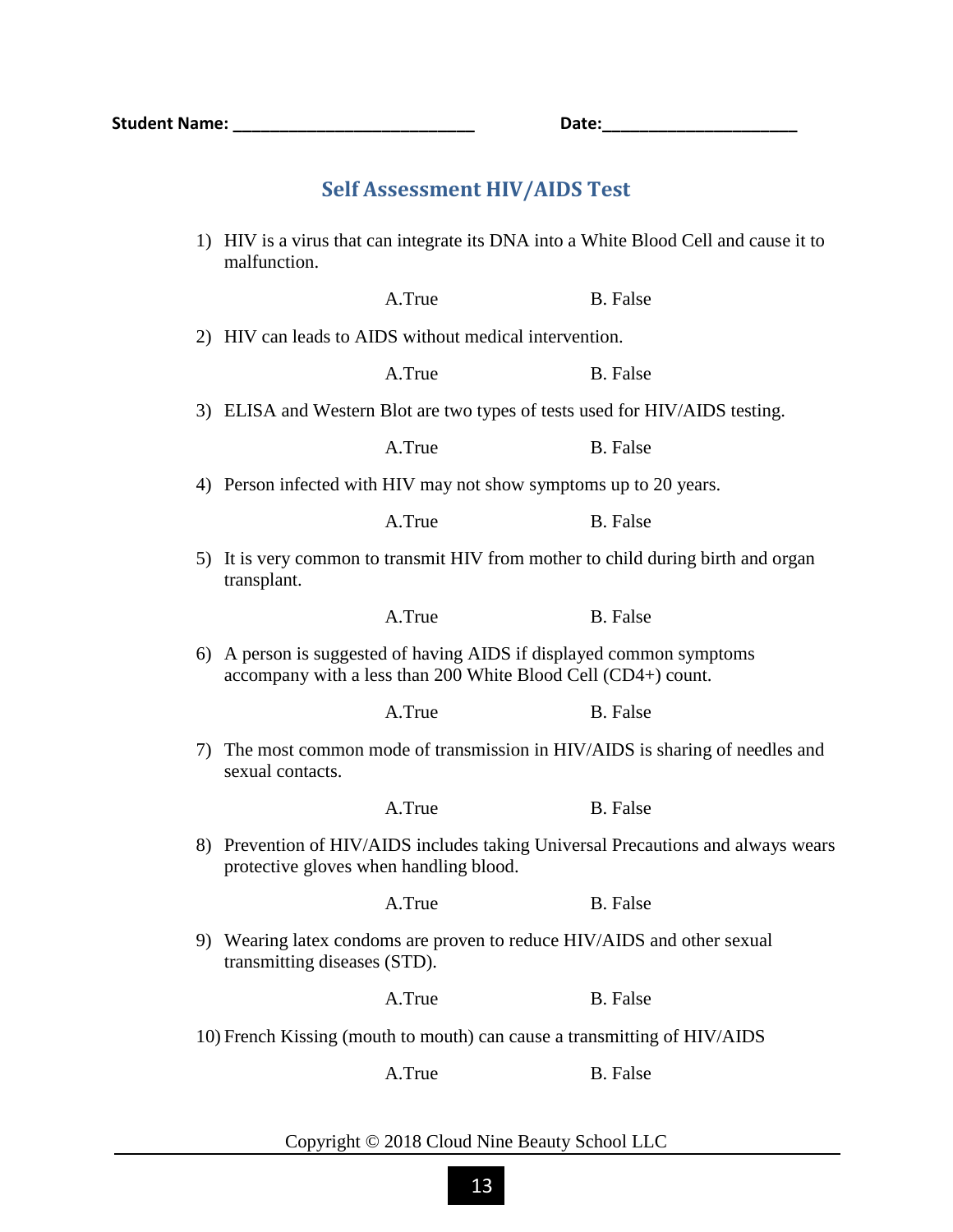## **Course Evaluation**

<span id="page-13-0"></span>As part of the program assessment please complete the following questions to help us exceed our educational standards where necessary. Please circle Agree, Disagree or Neither.

| 1. The content of the course materials is easy to understand       |                        |            |  |  |
|--------------------------------------------------------------------|------------------------|------------|--|--|
| a. Agree                                                           | b. Disagree c. Neither |            |  |  |
|                                                                    |                        |            |  |  |
| 2. The course materials is up-to-date                              |                        |            |  |  |
| a. Agree b. Disagree                                               |                        | c. Neither |  |  |
|                                                                    |                        |            |  |  |
| 3. I would use this program again                                  |                        |            |  |  |
| a. Agree b. Disagree                                               |                        | c. Neither |  |  |
|                                                                    |                        |            |  |  |
| 4. I have a better understanding of HIV/AIDS after completing this |                        |            |  |  |
| course                                                             |                        |            |  |  |
| a. Agree                                                           | b. Disagree            | c. Neither |  |  |
|                                                                    |                        |            |  |  |
| 5. The course is convenient and easy to access                     |                        |            |  |  |
| a. Agree                                                           | b. Disagree c. Neither |            |  |  |
|                                                                    |                        |            |  |  |
| 6. I would recommend this course to family and friends.            |                        |            |  |  |
| a. Agree                                                           | b. Disagree            | c. Neither |  |  |

Thank You!!